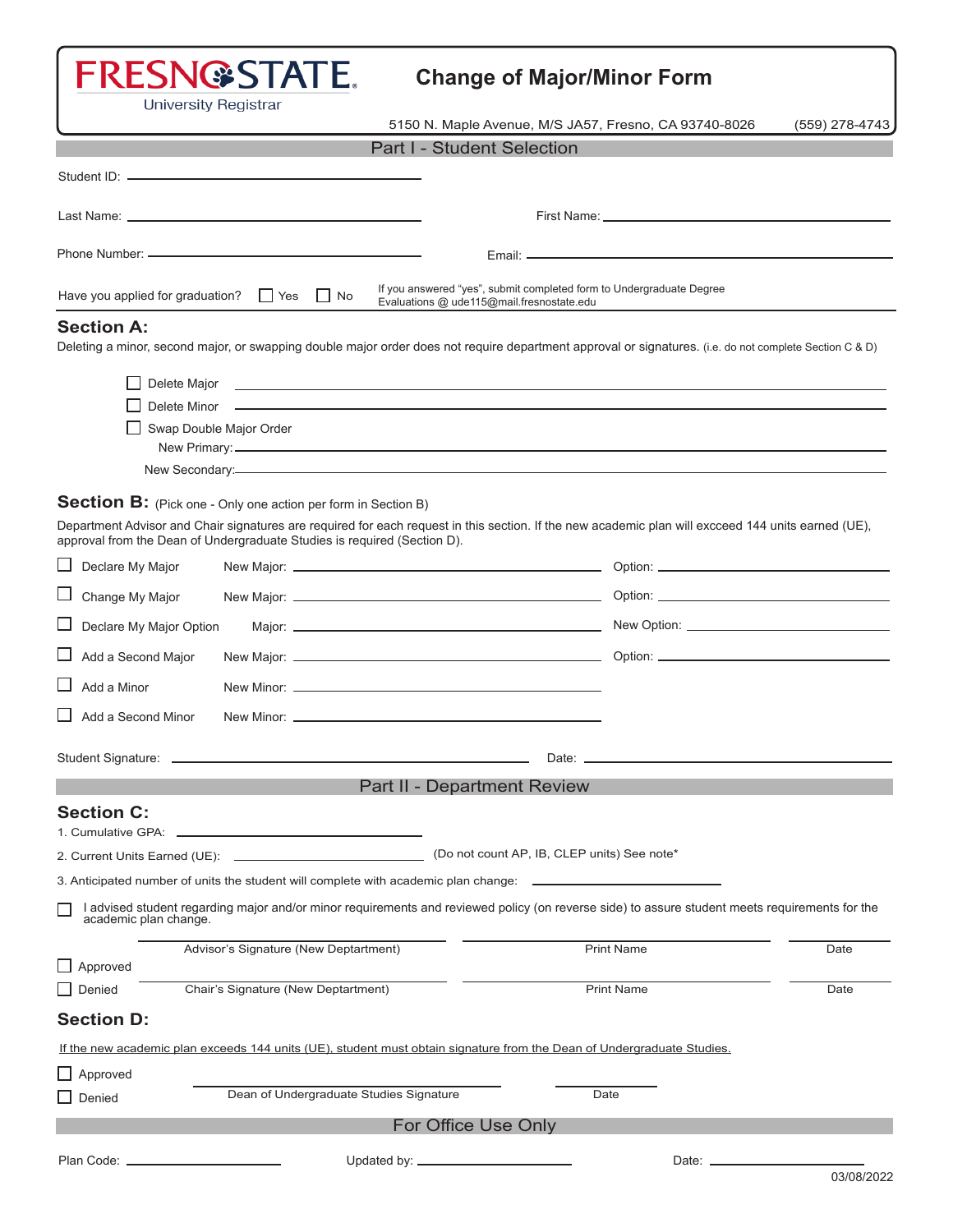

Office of the Dean of **Undergraduate Studies** 

## Additional Information Required for Change of Major Form Process  *(Only Required for Exceeding 144 units)*

1. If adding a major or minor, why is this program needed for your long-term objectives?

2. Why are you requesting this change at this point in your educational career?

3. If changing due to academic performance, why do you believe you will excel with the proposed change?

4. Are there any career related (e.g., internships, research opportunities, occupational interests) and/or graduate/law school incentives associated with the requested change?

5. Do you have any experience in the field that you are requesting to change or add? If yes, please explain.